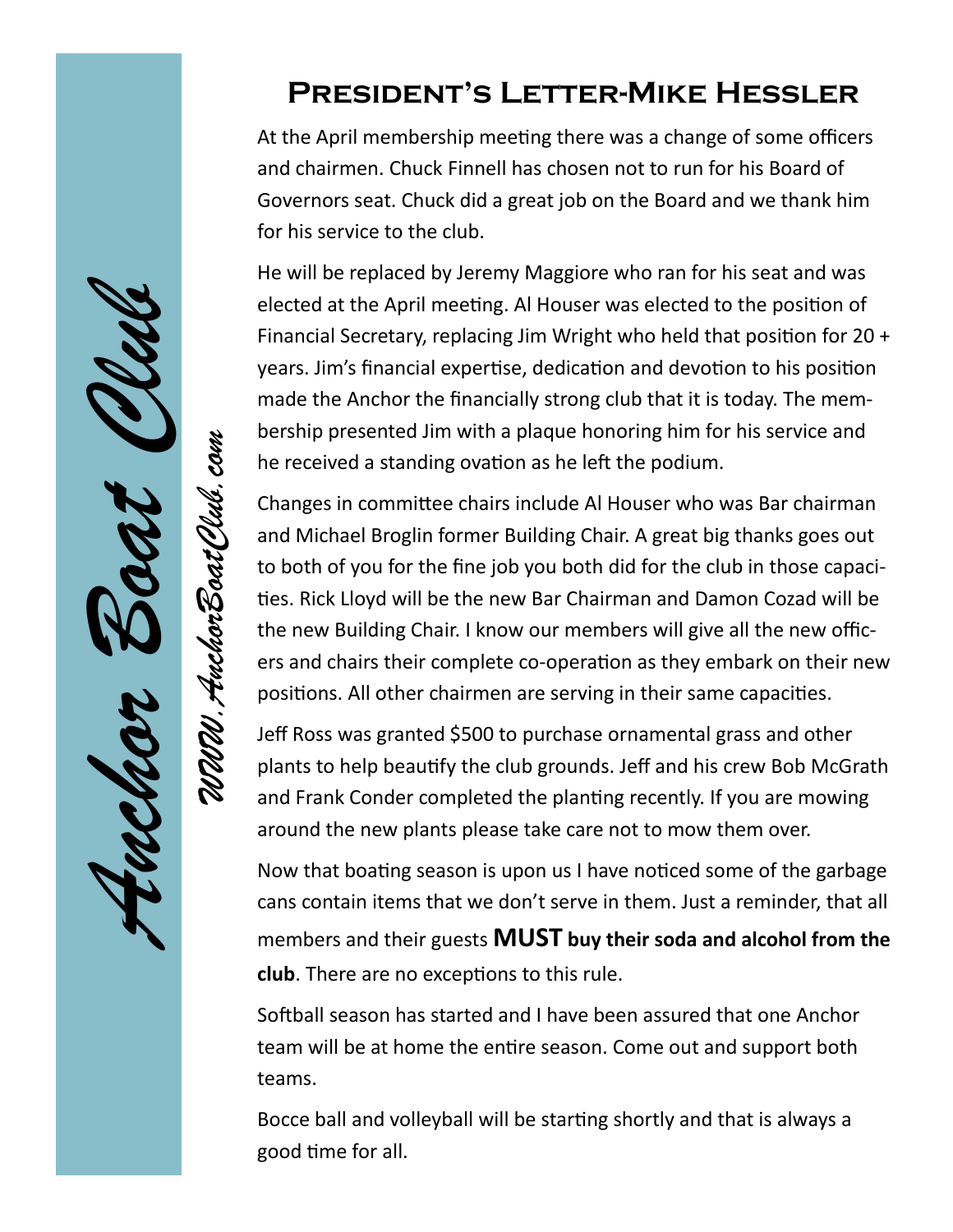#### **President's Letter-Continuted**

We recently had our electrical inspection from the fire department and they found quite a few items of concern that need our immediate attention. Once I receive their letter I will get it to chairman Cozad so he can schedule the work to be done. I think it can be completed in a day if we get enough help.

Now that the temperature is heating up we expect to see a lot more members using the club. If you look in the bar area you will notice that tint has been applied to help cut down on the sun and the reflection off the water. It will be completed shortly and really does a good job of cutting down on the glare that has been present since we built the addition.

At the last officers meeting it was decided that anyone who will be seeking funds for whatever reason in excess of \$500 must appear at the officers meeting and advise them prior to asking for the funds at the membership meeting. This will allow the officers to discuss it and give the o.k. if acceptable.

One of our most important and worthwhile events will be coming up in May, the cancer fundraiser. Most all of us have been touched by this dreadful dis-

ease in one way or another and ALL the proceeds are donated to the Simmons Cancer Center. Please sign up to work this worthy event and come out and support it. Trust me, it will make you feel good knowing that we helped to try and stamp out cancer.

I hope to see you at the club and who knows if Jeff Ross is there he might even buy a beer.

*Anchor Boat Club* MA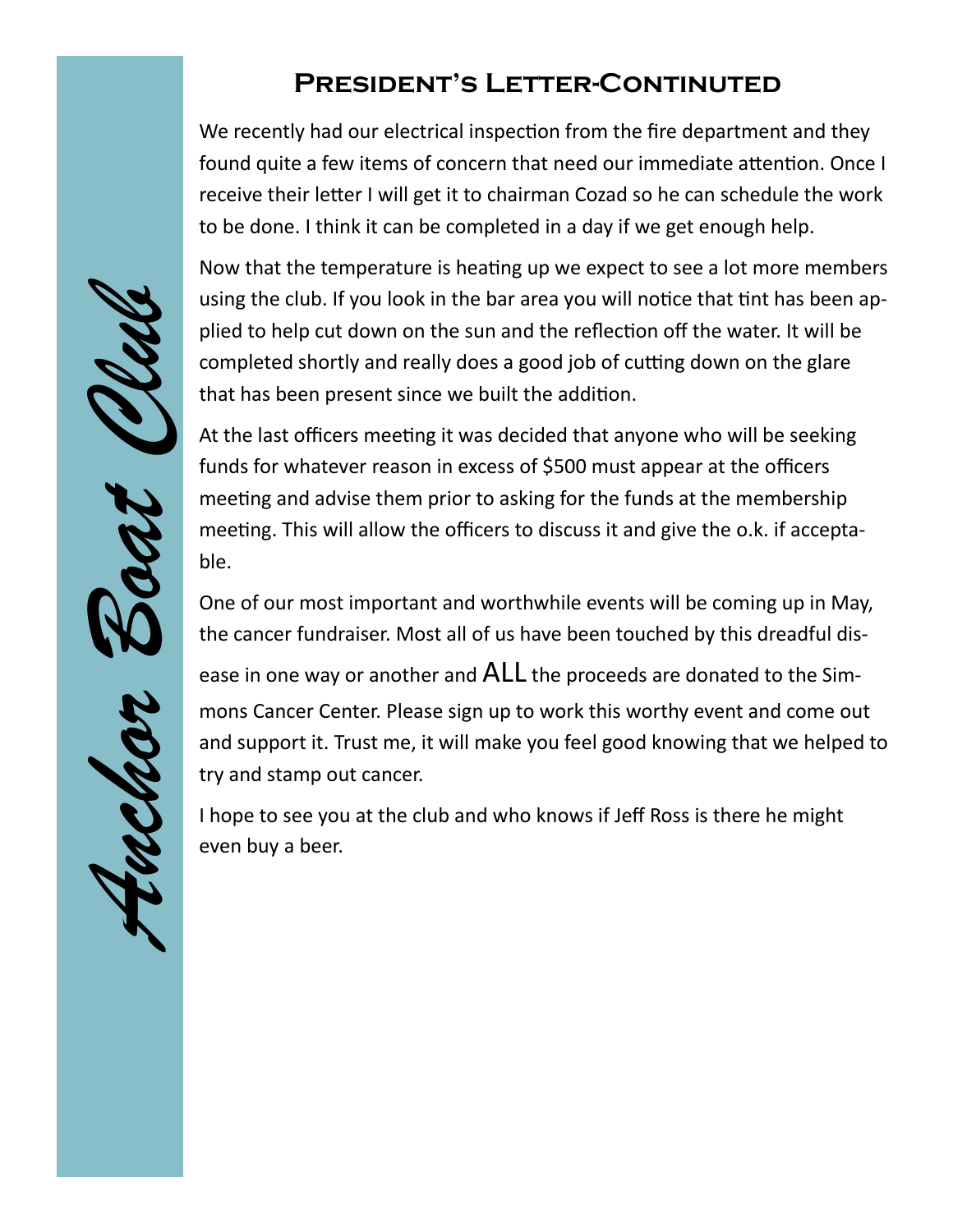### **VP Report-Mike Covey**

Last Call for dues, docks and campground fees. If you do not pay by the end of April, you will be removed from the membership roster and in order to be reinstated an assessment fee of \$25 will be assessed.

Recently emails were sent to all of the members whom did not have their full compliment of hours entered in the database, we know that most of you have worked the required hours, and may have entered these hours in the database at some point yet, they were not found in the database when the end of year report was run. If you fall into this category, please e-mail or call the membership chair,

[Jim.Cannamela@comcast.net](mailto:Jim.Cannamela@comcast.net) or call 217-553-1844 to make sure the hours are entered.

A few of you may not have been able to get the required number of hours in during the 2014 year, 4/1/2014-4/7/2015. If you fall into this category there are two options, you may elect to purchase un-worked hours at a rate of \$21.50 per hour, or you may elect to roll your unworked hours into the 2015 year, this option would require approval from the officers, and would require that at least 50% of the hours be worked prior to November 2015. Please let Jim know whether you would prefer to pay for unworked hours or roll them into 2015.

Either action needs to be completed as soon as possible, 4/30/2015 is the last date hours from last year can be added to the database. If you have additional questions do feel free to call me.

With that being said we have a new database that Jim has installed on the computer. It should be easier to enter and see your dates and hours worked. Stop by and check it out.

## *Newsletter Information*

Howdy, Folks! It would seem spring has arrived….somewhat. I hope everyone had a good Easter holiday, and is now ready to get back out on the boats! I spoke with several officers at the last officers meeting. It is my intention to stop emailing the newsletter in the next two months. The plan is to send an alert out with the ABC website, and alert you when the newsletter is available. The newsletter will be for public view, and you should be able to print it out if you wish. The purpose of the emails was to cut costs, and make it easier on the membership as a whole. As I have been putting this together, there are new members in, members that drop, and trying to keep and maintain the database of emails has proven to be a futile task. Also, it seems my email carrier likes to randomly remove people. So, I am going to try this. Please be patient!



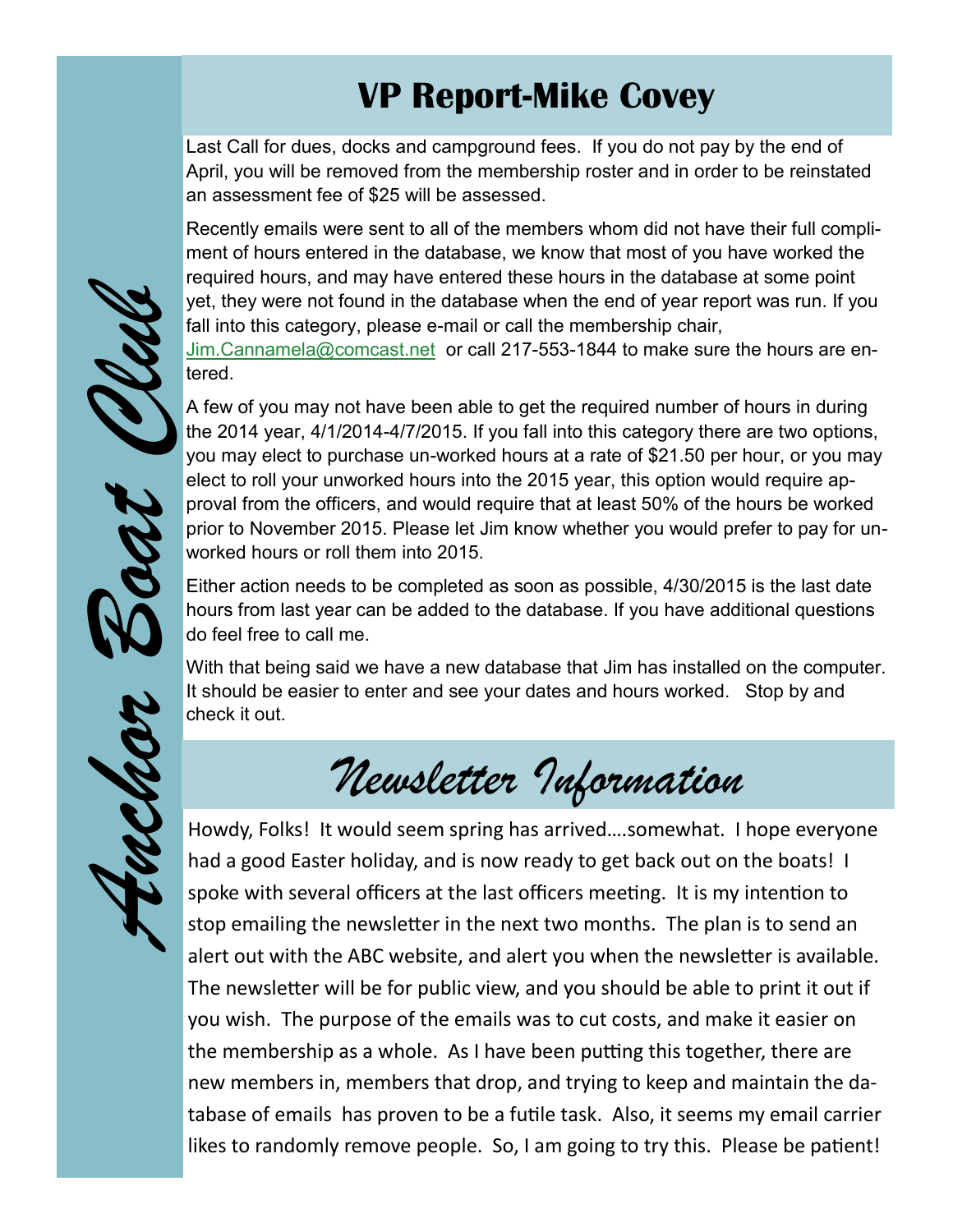

Saturday May 16, 2015  $10 a.m. -10 p.m.$ 



Food

Fun

3rd Annual Cancer Fundraiser

407 E. Lake Shore Dr. Springfield, IL 62712

Proceeds donated to Simmons Cancer Institute at SIU

(For all types of cancer and donations stay local)

#### Volleyball and Bocce Ball Tournaments

Music all day

Southern Cross Band from 6-10 p.m.

Live & Silent Auctions

To sign up for Bocce Ball or Volleyball Tournaments contact Tim Strutz on 217 341-2016

For general info or donations contact Paula 899-3553, Dar 741-7445, Tammy 899-5499 or Frank 306-1868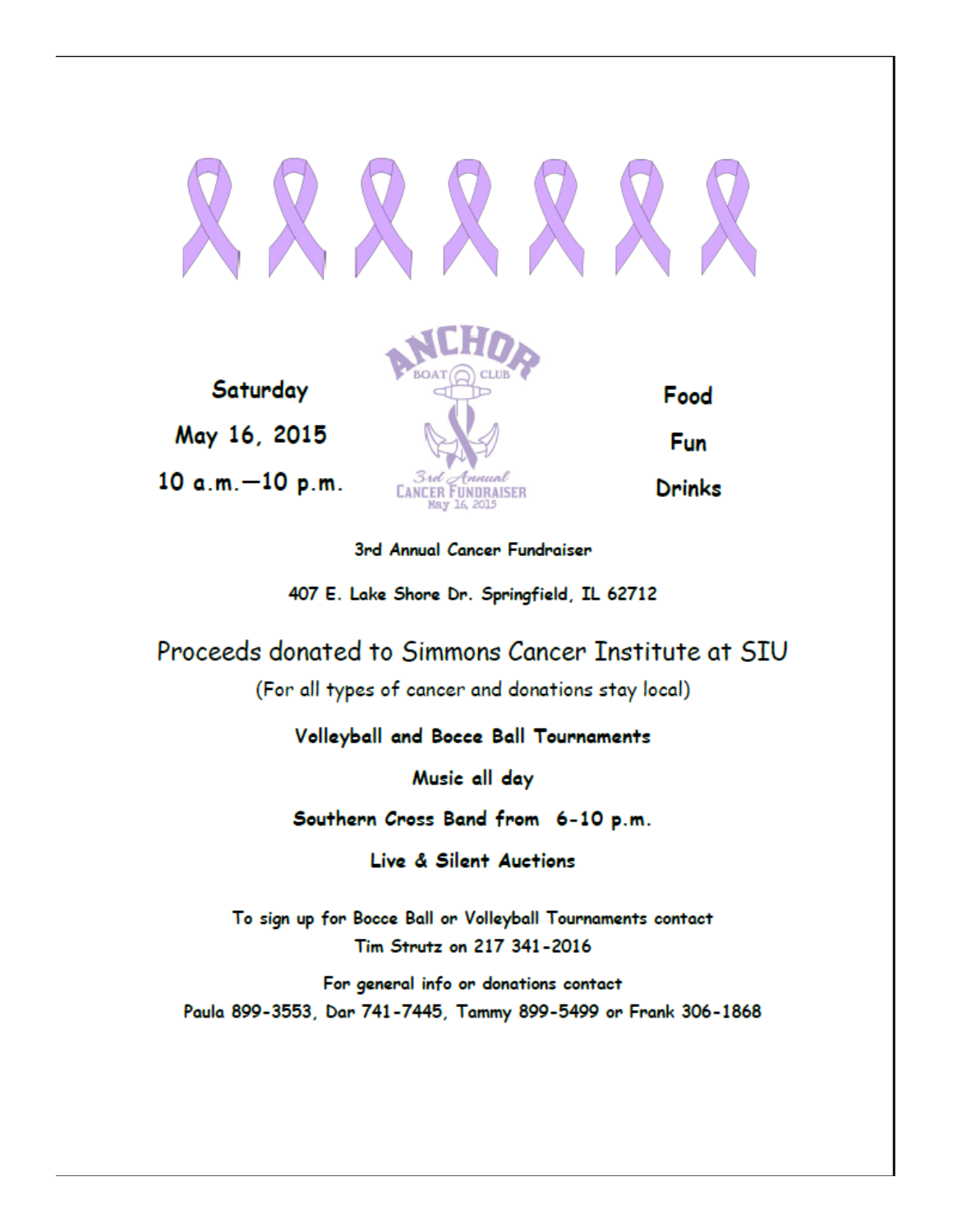# *Operation Payback-Mary Reagan*

Once again, thanks to everyone who helped us by donating, packing and sending another 16 boxes to the soldier. We are rolling right along but are low on funds once again.

We are thinking of doing another fundraiser after the Cancer Fundraiser is over – as this should be our first priority at this time.

The total collected from the "lighthouse" this month was \$77 and the the bar jar held \$44. That, along with some of the tip jars from other functions, should help us get out one more mailing. We will probably do that in June. Please continue to keep the soldiers in mind when shopping.

It is getting hot in Afghanistan and Kuwait, and they are requesting things that might help keep them cool – I did find the water bottles with fans at Five Below.

If anyone has any ideas for summer fundraisers please let me know – we've come a long way in the past year and a half and hope we can keep up our project.

## Membership Committee

Please be sure to welcome our new members:

Ryan Carmody

Henry Marbold II

And congratulations to members whom recently came off probation: Patrice Jones Chad Leet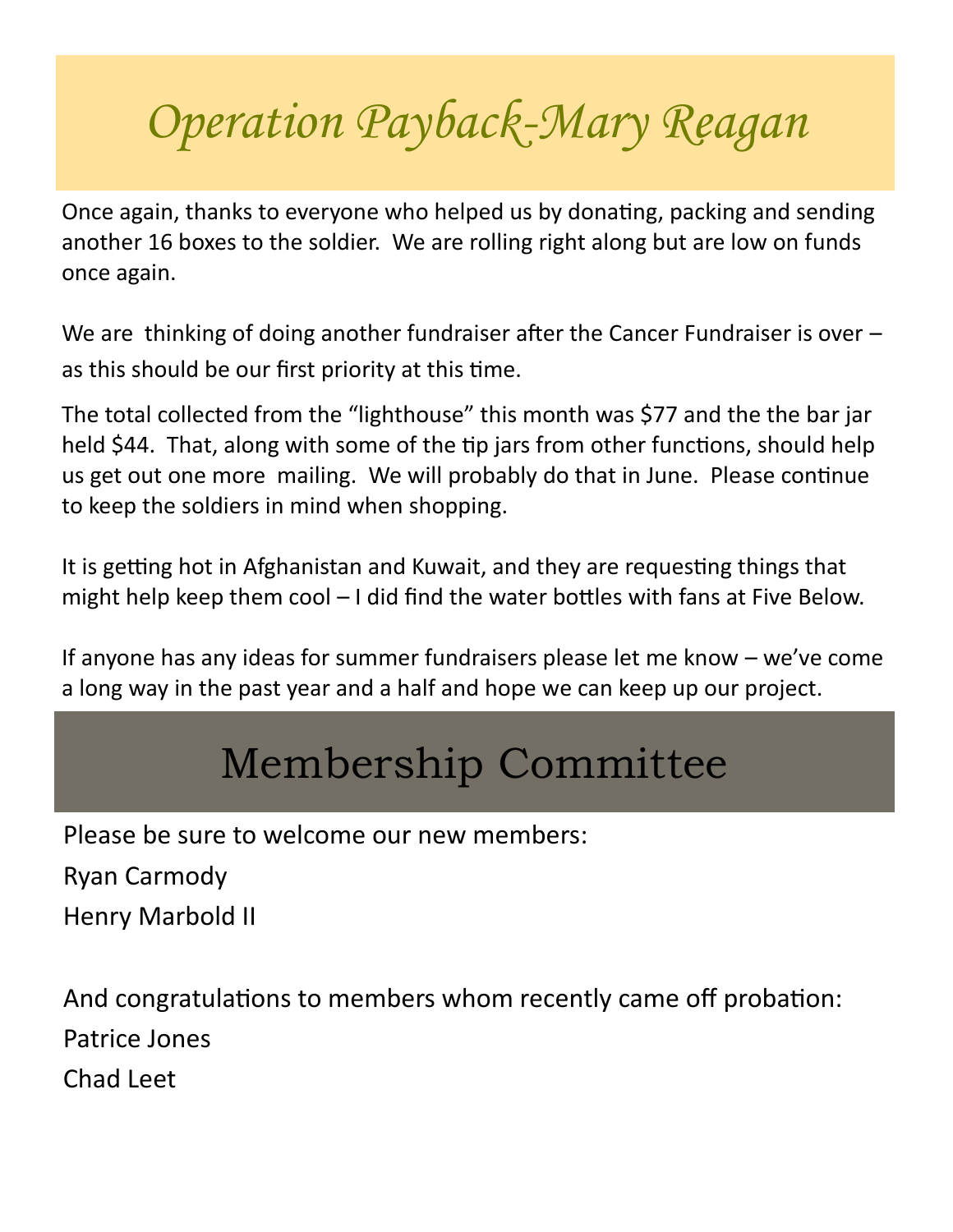



Robert Patsche 05/01 Doug Neuweg 05/01 Carol Bourland 05/02 Devin Phillips 05/03 William McCarty 05/05 Darrell Marcy 05/05 Jim McGrath 05/06 Ed Lind 05/07 Greg Moon 05/08 Robert Dennison 05/10 Debora Larson 05/10 Dale Hewitt 05/12 Arnie Dutcher 05/13 Jason Ruggles 05/16

Chuch Horrighs 05/17 Jim Wright 05/20 Ed Wollet 05/21 Gary Stover 05/23 Ed Clark 05/24 Mix 05/24 Janet Lambert 05/24 Jackie Endres 05/24 Harvey Lomelino Jr. 05/25 Judy Wollet 05/25 Bobby McGrath 05/26 Carolyn March 05/28 Joe Crowe 05/29





**Tom & Sandy Flattery 05/05 Tom & Mary Reagan 05/07 Ralph & Carol Bourland 05/09 Tom & Jeannette Bland 05/15 Mike & Mary Burmeister 05/16 Robert & Deborah Miles 05/16 Jeff & Janet Lambert 05/16 Dave & Kathy Barker 05/17**

**Jim & Retha Riemer 05/17 Tom & Katie Madonia 05/18 Bob & Annette Nunes 05/21 Jeff & Tracy Bridges 05/21 Steve & Kathy Buckman 05/26**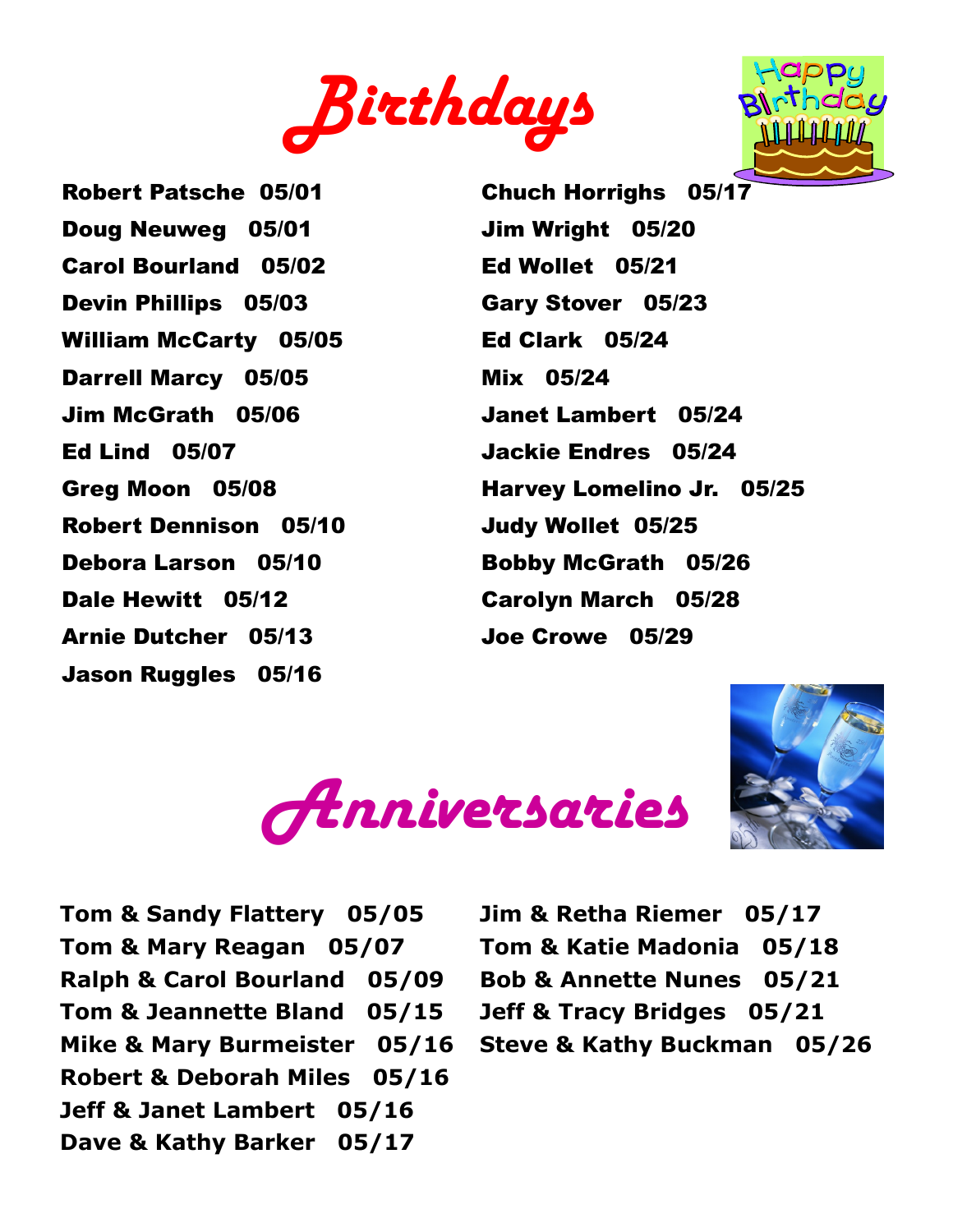| Sun             | Mon                        | <b>Tue</b>            | May 2015<br><b>Med</b> | Thu                     | 곺                               | Sat                       |
|-----------------|----------------------------|-----------------------|------------------------|-------------------------|---------------------------------|---------------------------|
|                 |                            |                       |                        |                         | I                               | $\mathcal{O}$             |
| $\infty$        | $\boldsymbol{\mathcal{A}}$ | 5 Member<br>Meeting   | 6 Softball             | $\overline{\mathbf{v}}$ | $\infty$<br>$\overline{Q}$      | $\mathcal{C}$             |
| $\overline{O}$  | I                          | $\overline{2}$        | 13 Softball            | $\overline{H}$          | 55                              | Fundraiser<br>$16$ Cancer |
| $\overline{17}$ | $\sqrt{8}$                 | 19                    | 20 Softball            | $\overline{15}$         | $\frac{2}{3}$<br>$\overline{Q}$ | $\frac{2}{3}$             |
| 74              | 25                         | Meeting<br>26 Officer | 27 Softball            | $\overline{88}$         | 29                              | $\partial \mathcal{E}$    |
| 21              |                            |                       |                        |                         |                                 |                           |